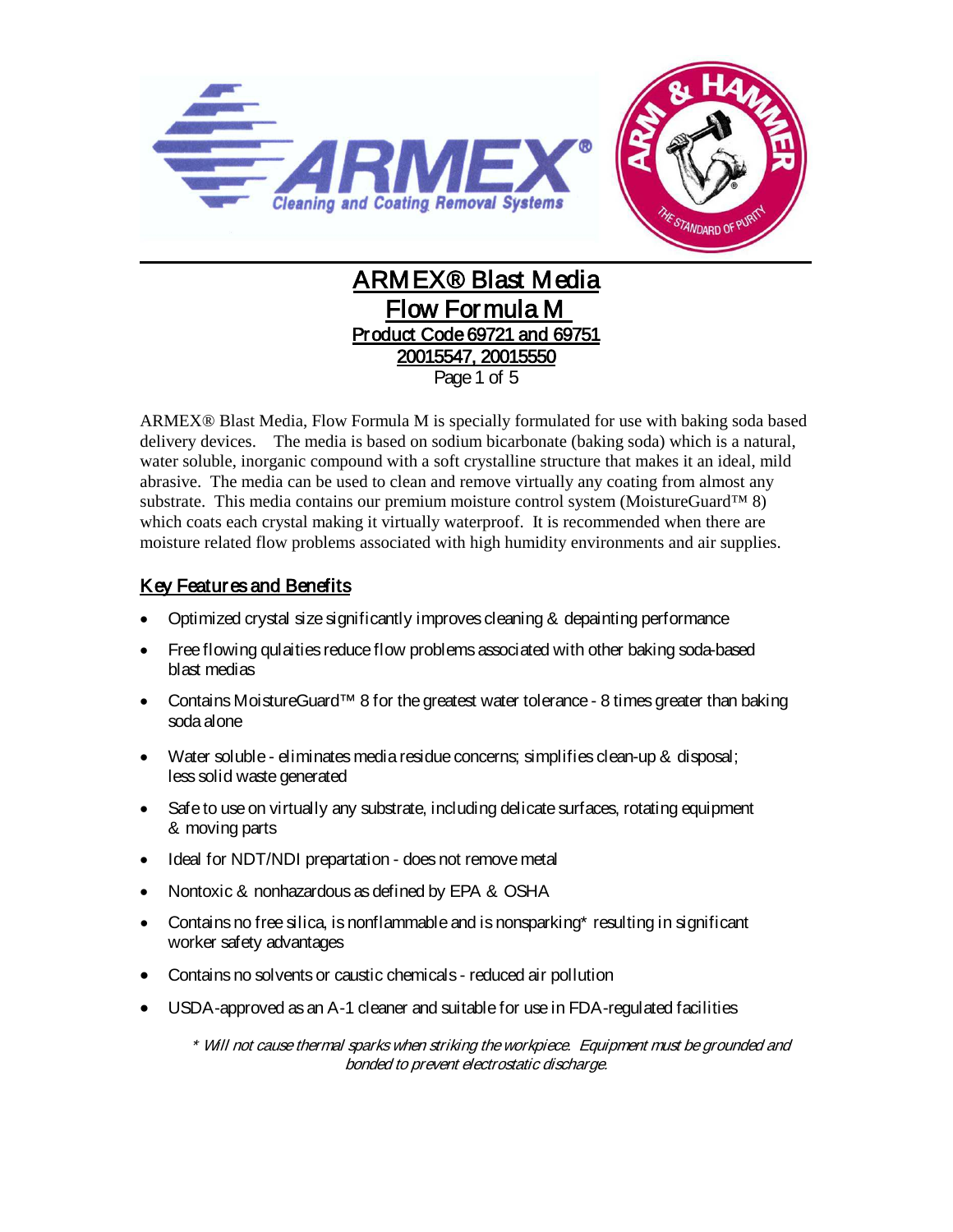Page 2 of 5

#### Information on Ingredients

• The media contains sodium bicarbonate that meets USP (United States Pharmacopeia) standards and typically has less than 50 ppm each of chloride & sulfate ions.

### Particle Size

The media has an optimized particle size distribution as follows:

- Retained on 60 mesh sieve (250 microns): 8% max.
- Retained on 100 mesh sieve (150 microns): 55% min.
- Retained on 170 mesh sieve (90 microns): 93% min.

#### **Moisture Tolerance**

Flow Formula M has MoistureGuard™ 8 which increases the tolerance of the ARMEXBlast Media to moisture as shown in the graph below.



This chart depicts the relative moisture tolerance of ARMEX Maintenance Formulas, ARMEX Flow Formulas and plain baking soda

ARMEX Maintenance Formulas contain MoistureGuard 2 allowing them to tolerate twice (2X) as much moisture as plain baking soda. ARMEX Flow Formulas contain MoistureGuard 8 allowing them to tolerage eight times (8X) as much moisture as plain baking soda.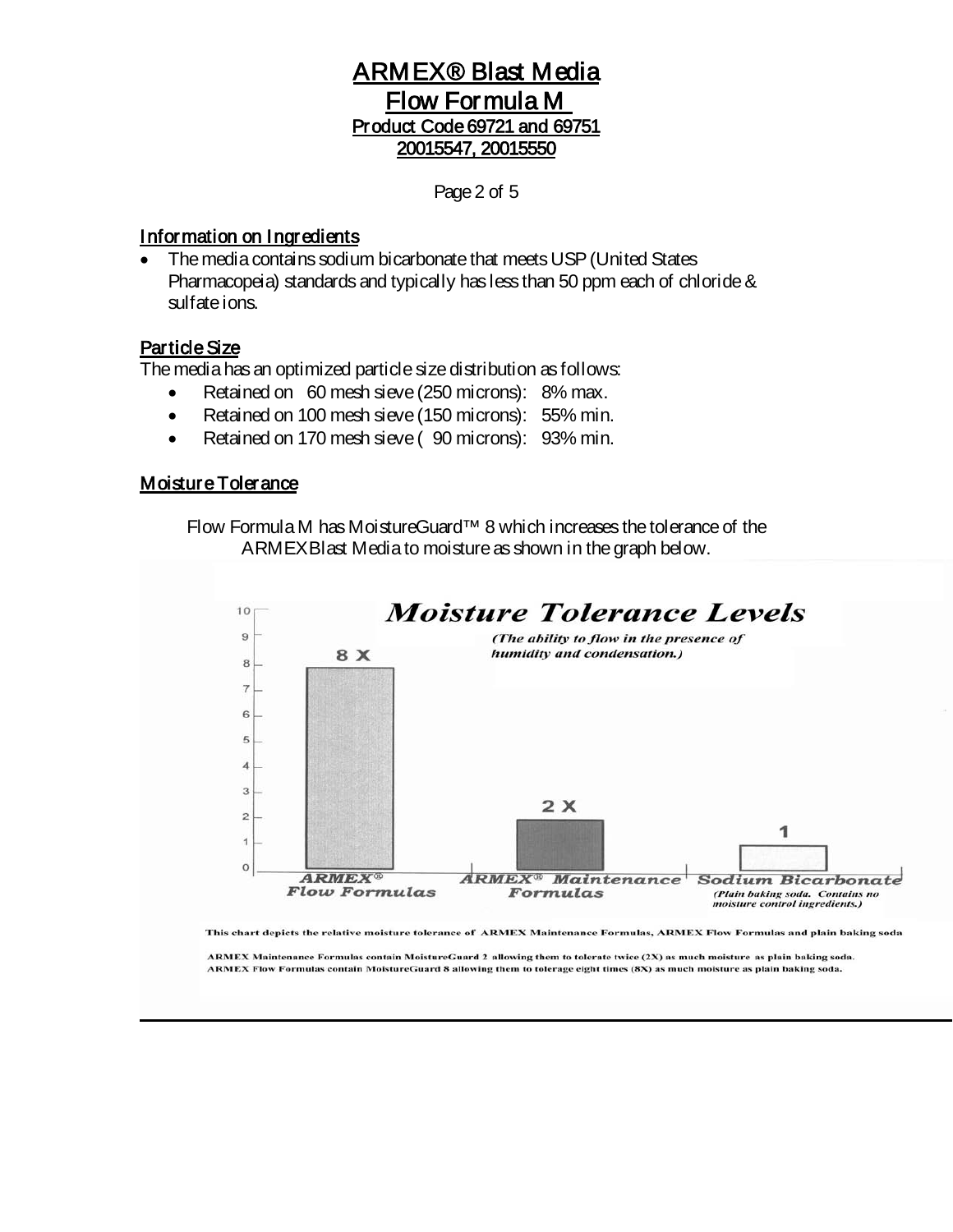Page 3 of 5

### Rinsing Properties

A carbon steel coupon was dipped into a slurry (under agitation) containing 0.15% dirty motor oil and 50% blast media. The coupon was then rinsed with fresh water.

|                         |                             | Amount of                 |
|-------------------------|-----------------------------|---------------------------|
| <b>Blast Media Type</b> | Rinsing Characteristics     | Grease/Oil Deposited      |
| Flow Formula M          | Water sheets off metal      |                           |
|                         | surface, indicating absence | Not Detectable            |
|                         | of grease/oil.              |                           |
| Competitive             | Water beads on metal        |                           |
| <b>Blast Media</b>      | surface, visible grease/oil | $>0.1$ gm/ft <sup>2</sup> |
|                         | left behind                 |                           |

## Flow Characteristics

Flow characteristics of the media were determined using a Hosokawa Powder Tester and results are summarized in the table below. Any media that has a total flowability index of more than 80 is considered to have very good flow properties.

| Type of Test (Max. Score) | Flowability Index<br>(Typical Values) |
|---------------------------|---------------------------------------|
| Angle of Repose (25)      | 18-20                                 |
| Compressibility (25)      | 23                                    |
| Angle of Spatula (25)     | 19-21                                 |
| Uniformity (25)           | $23 - 24$                             |
| <b>Total (100)</b>        | 83-88                                 |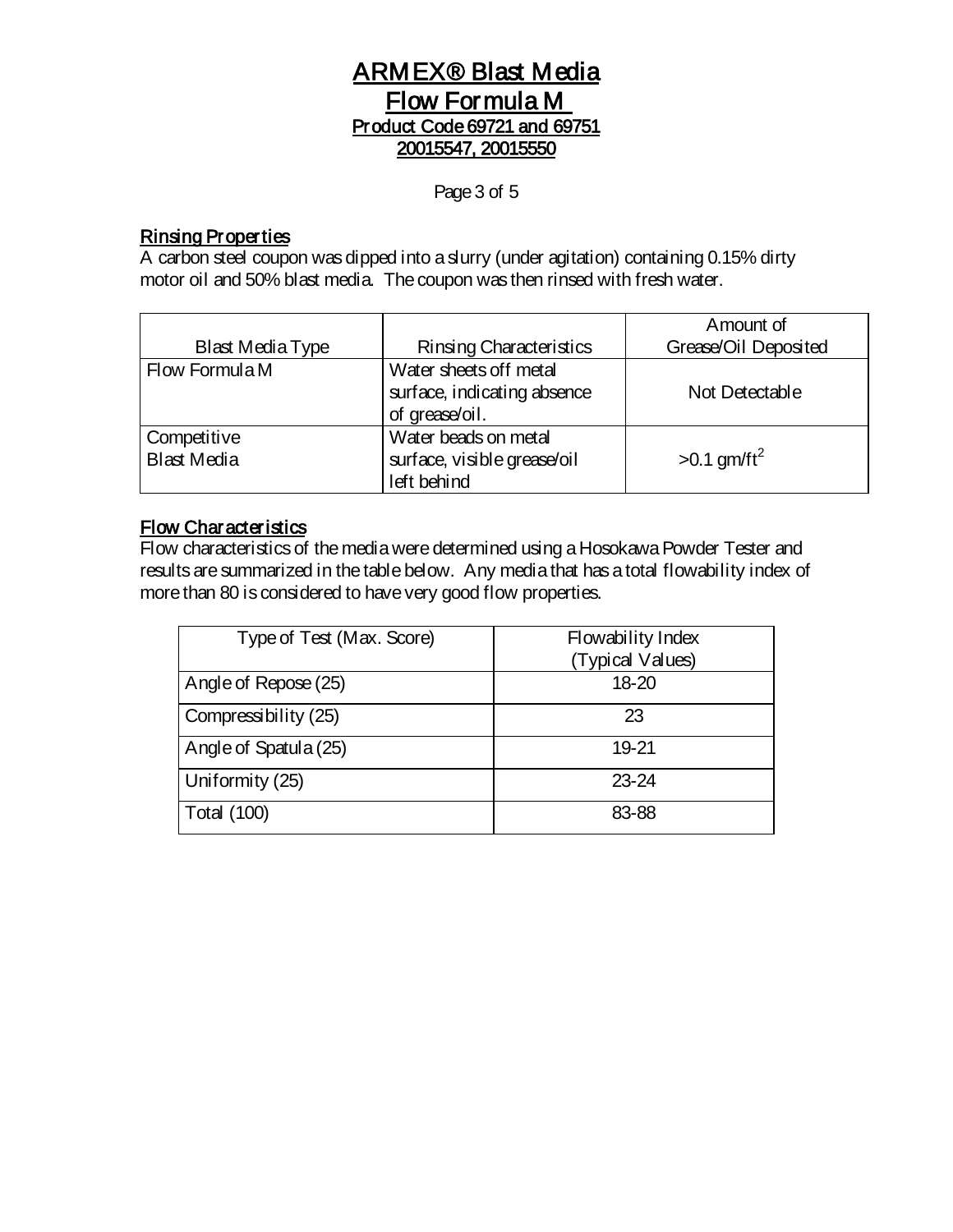#### Page 4 of 5

## Corrosion Data

Aluminum and carbon steel coupons were immersion tested in saturated solutions at 120 F for 14 days. Corrosion rates of the media were found to be significantly lower than those of distilled water.

|                                | Immersion<br><b>Corrosion Rate</b><br>(mils/yr.) |         |         |
|--------------------------------|--------------------------------------------------|---------|---------|
| Product                        | AL-7075                                          | AL-5050 | CS-1020 |
| Distilled Water                | 1.15                                             | 1.11    | 9.0     |
| ARMEX <sup>®</sup> Blast Media | 0.25                                             | 0.20    | በ 17    |

### Paint Adhesion

New carbon steel panels were blasted, rinsed, and dried. The panels were then coated with two coats of Tnemec Series 66 Hi-Build Epoxy paint and passed the following paint adhesion tests:

#### Elcometer Adhesion Test (ASTM D-4541)

All panels exceeded the 1,000 psi min. specified by Tnemec.

# Measuring Adhesion By Tape Test (ASTM D-3359)

All panels were classified 5B, indicating no flaking of the paint.

## Typical Operating Conditions

The media is specially formulated for use with soda blasting delivery devices. Typical operating conditions are summarized as follows:

| Air Pressure:    | 10-100 psi (0.7-7 bar)                       |
|------------------|----------------------------------------------|
| Air Volume:      | 100-300 cfm (2,800-8,500 liters/min.)        |
| Media Flow Rate: | 0.5-3 lbs/min. $(0.2 - 1.4 \text{ kg/min.})$ |
| Water Flow Rate: | $0-2$ gpm $(0-7.6$ liters/min.)              |

#### **Packaging**

The media is packaged in 50-lb and 25-kg, multi-walled bags.